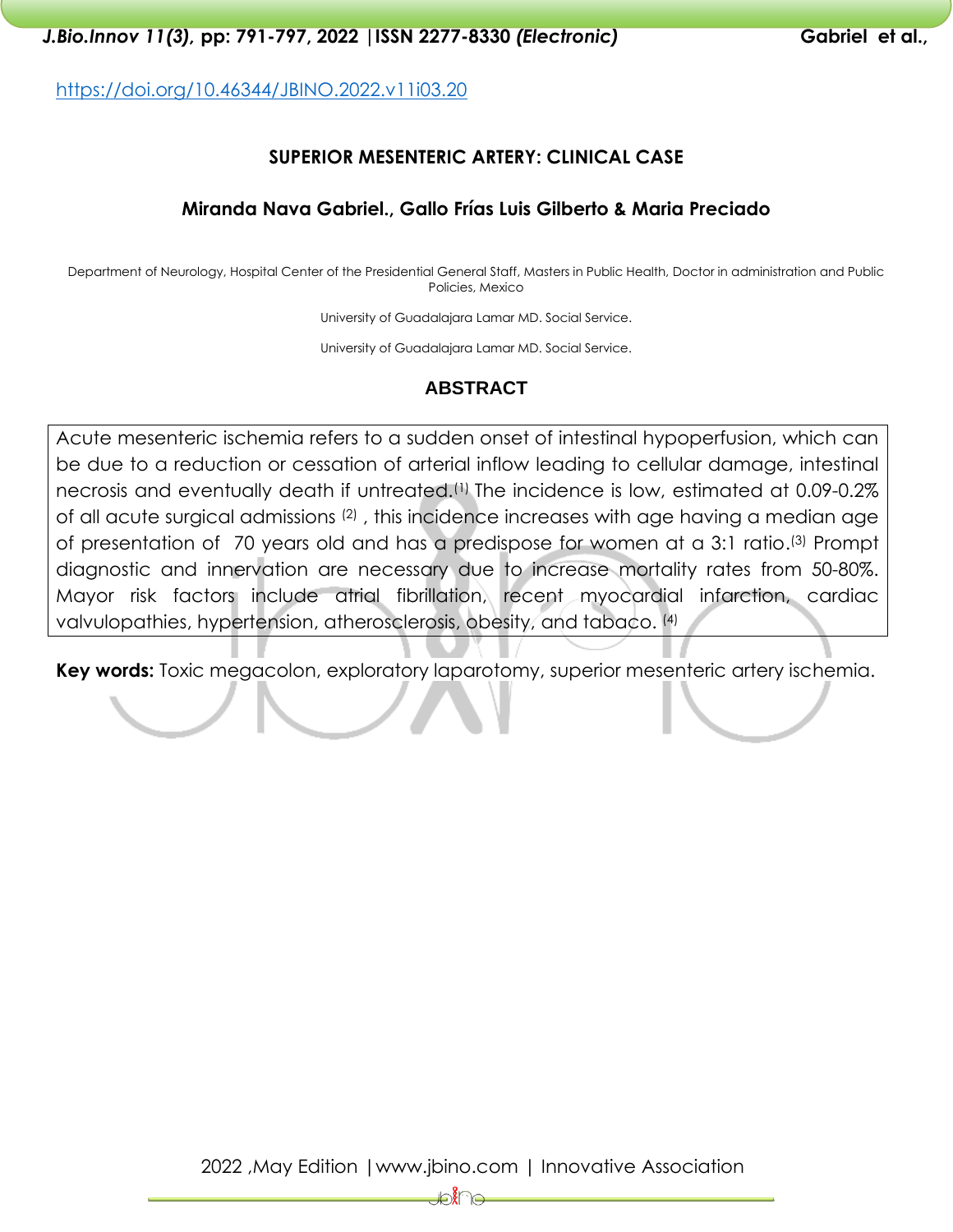# **INTRODUCTION**

The disease was first reported as a case report in 1842 by Carl Von Rokitansky, and in 1927, Wilkie further detailed the pathophysiology and diagnostic findings of the disease. (5)

The superior mesenteric artery (SMA) is the primary blood supply to the small bowel , the duodenum passes between the aorta and the SMA forming an angle of 35º to 60º, the disease has been associated with the decrease in this angle; (6) however, mayor risk factors include atrial fibrillation, recent myocardial infarction, cardiac valvulopathies, hypertension, atherosclerosis, obesity, and tabaco. (4) The diagnosis is difficult due to vague and non specific symptoms, however clinical scenario is a patient complaining of excruciating abdominal pain with an unrevealing abdominal exam. Common finddings associated have been 44% with nausea, 35% with vomiting, 35% with diarrhea, and 16% with blood per rectum. (2,6) We report a case of superior mesentery artery ischemia, resulting in a toxic megacolon, who presented with abdominal pain and signs of bowel obstruction.

## **CASE PRESENTATION**

A 72 year old man presented to office in the San Martin Clinic located in Guadalajara, Mexico with severe abdominal pain that started a few hours ago and irradiated to his back, as well as bloody diarrhea, nausea and vomiting, patient has a history of hypertension, diabetes mellitus since 15 years ago and

atrial fibrillation, he is also a heavy smoker since 50 years ago, he didn't drink nor had any other major problem in his personal background, patient is evaluated and is believed to have a toxic megacolon . for which immediate surgery is performed.

## **FINDINGS**

Under general anesthesia a toxic megacolon containing a superior mesenteric artery ischemia was found using an exploratory laparotomy

## **METHODS**

Due to the patients age as well as the size of the colon a surgical procedure was performed in order to visualize the size of the lesion, time is important in this type of procedure because of the high mortality it encircles. The goal of the surgery in this case was to achieve 3 scenarios first one was to perform surgery to localize the site of the embolic lesion and revascularize, second goal was to perform a resection of the necrotic tissue and adjacent areas as well as cleaning the area with abundant solutions in order to get rid of all of the necrotic and putrified colonic tissue in the area in the patients abdominal wall and third goal to perform resection of the necrotic tissue and perform a cecostomy for feeding purposes.

 2022 ,May Edition |www.jbino.com | Innovative Association We will describe a patient who came to the emergency department for treatment of acute abdominal pain and bloody diarrhea for which an emergency damage control abdominal surgery is performed under general anesthesia

**HOXA**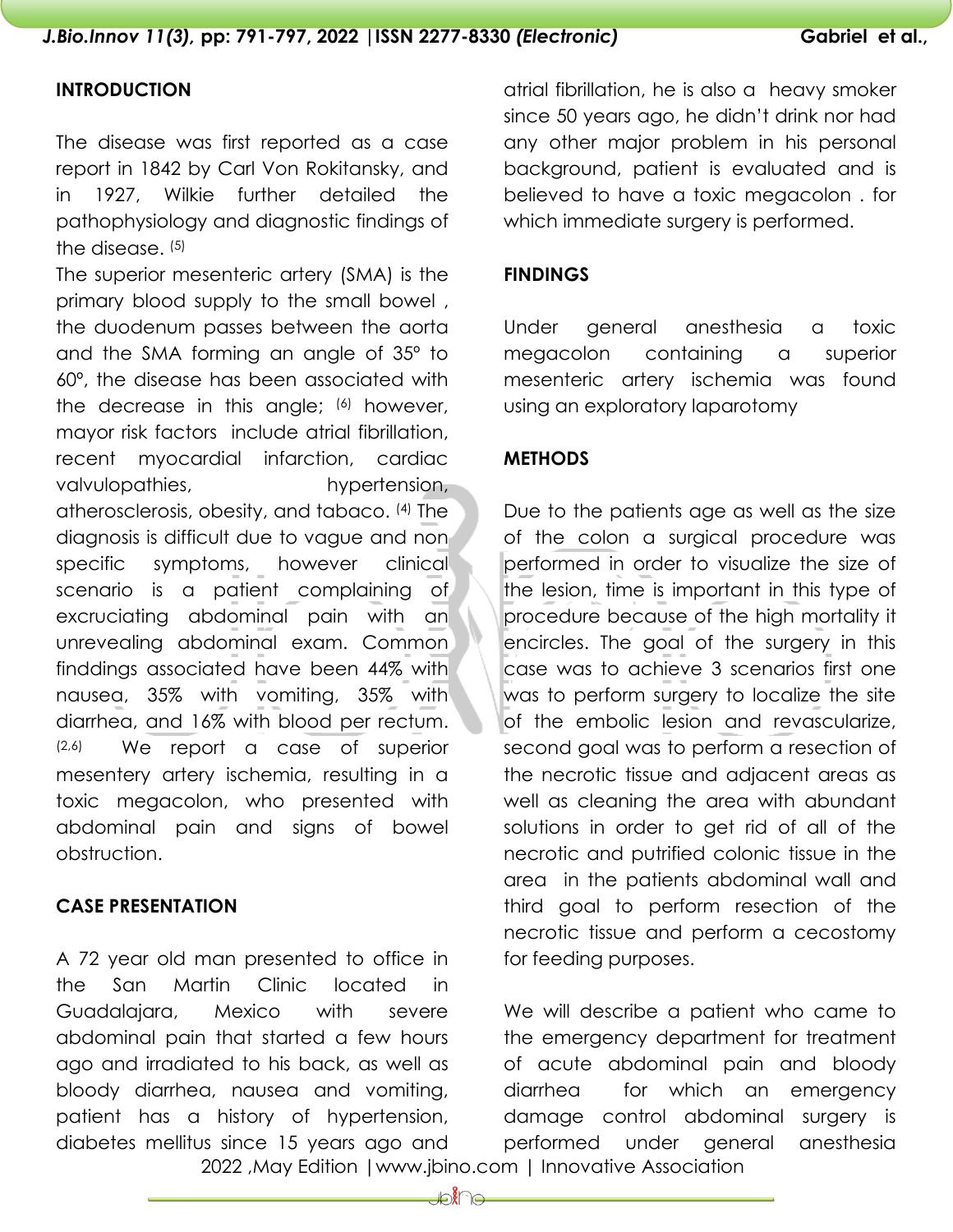detecting a toxic megacolon furthermore decompression and cecostomy were fulfill. Subsequential localization of the obstruction and the ischemic segment localized succeeding by resection.An exploratory laparotomy was performed in the beginning of surgery an enlarged and inflammed toxic megacolon was visualize after performing an incision next to the umbilicus in the hypogastrium, the patients colon was then inspected vigorously assessing most of the colon looking to find the site of the superior mesenteric artery and the embolic lesion once it was liberated from the tissue adajacent to it the mesenteric tissue, the superior mesenteric artery is the revascularized and once this is

performed we must continue to locate all of the necrotic tissue and perform an inscision and posterior resection of the necrotic colonic tissue and the adjacent areas to this tissue, once it is performed closing of the colon was also perform with a laterolateral anastomosis of all of the open wound areas, posterior to this all of the intestinal wall was cleaned vigorously with solutions and antibiotic was given intravenously, posterior to this after anastomosis of the colon was performed then patients appendix was localized then separated from adipose tissue adjacent to it and once it was liberated it was used as a site for feeding posterior to cecostomy.



*Figure 1: Toxic megacolon, located on hypogastrium region.*

During the surgical procedure most of the intestinal wall was inspected with the objective to localize all of the necrotic regions localized in the colon and perform a cecostomy for feeding purposes as well as localizing the site of where the embolic lesion was localized, first resection of the necrotic tissue was performed.

₩₩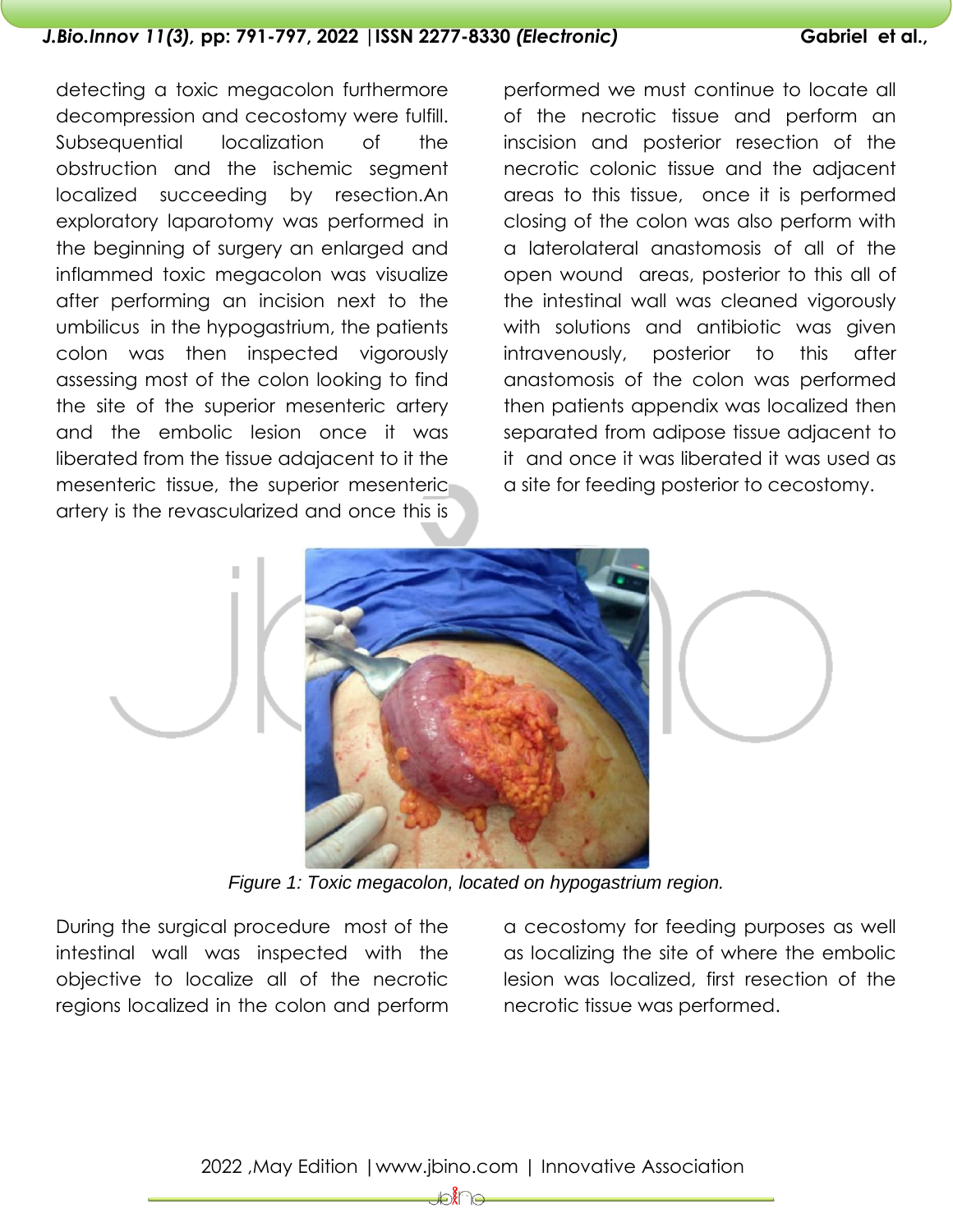

*Figure 2: Necrotic colonic tissue previous to resection we can observe the colonic wall with necrotic tissue.* 



*Figure 3: Site of embolic lesion.*

Once the embolic site was located decompression of the toxic megacolon would be the next step and a cecostomy, the patients appendix site was used for a location for feeding purposes having a direct entry into the colon.

2022 ,May Edition |www.jbino.com | Innovative Association

D.<br>€∩ ke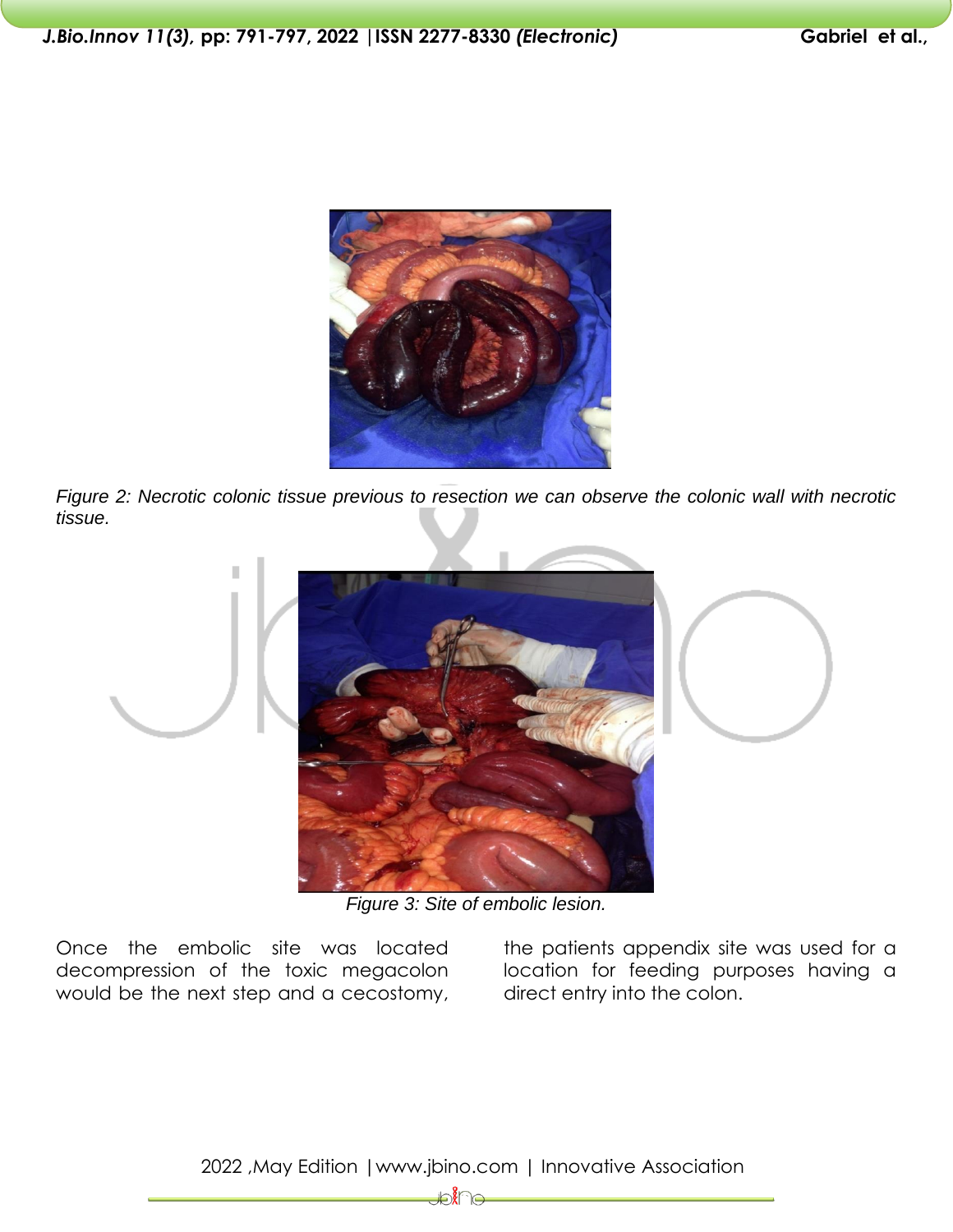

*Figure 5. In this image we can visualize the colon with a laterolateral anastomosis performed on the colonic tissue.*

2022 ,May Edition |www.jbino.com | Innovative Association

– ∕ है∕ स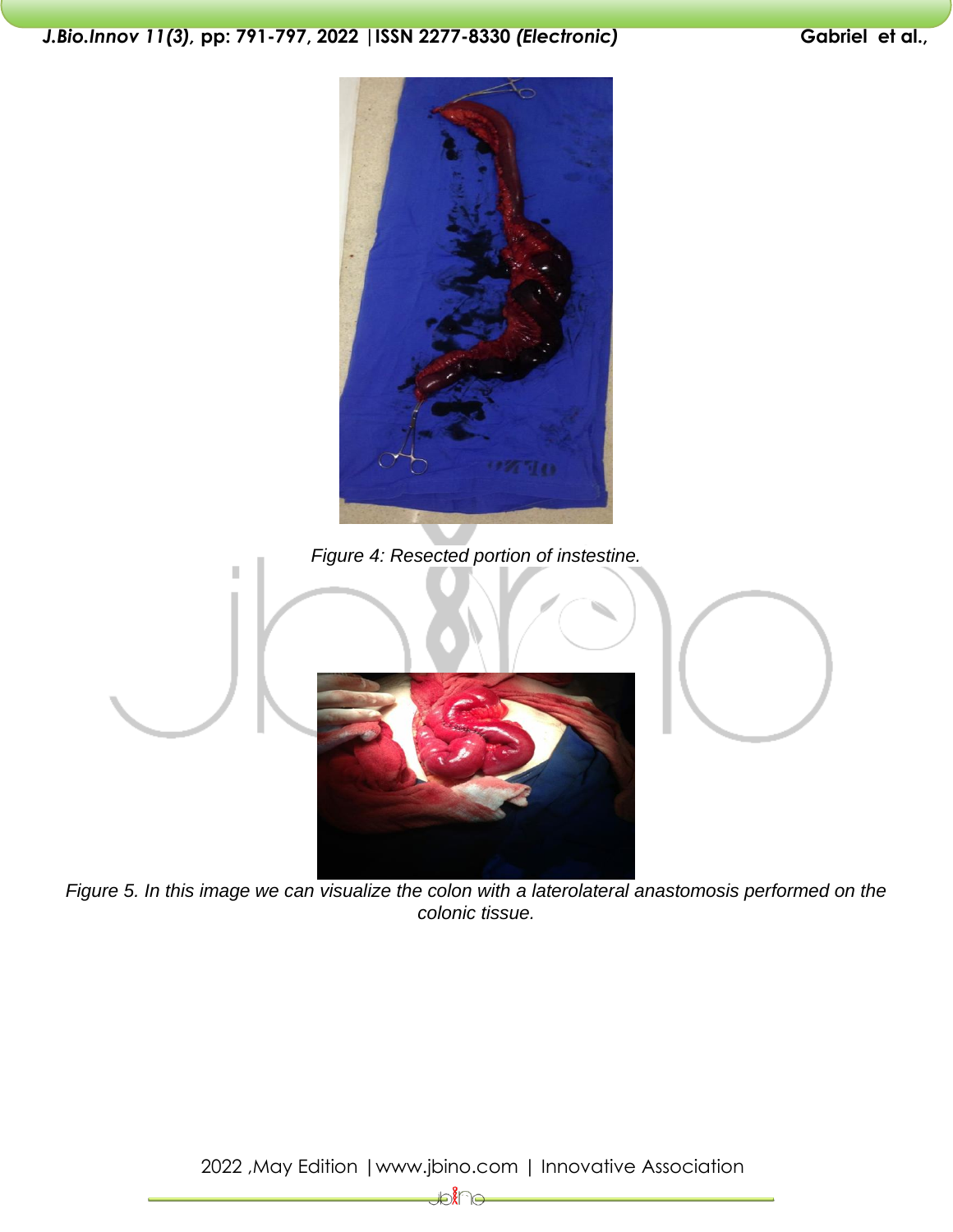



### **Discussion**

Mesenteric ischemia is mostly of acute origin and in just 10 % of cases it is due to a chronic embolism or venous occlusion, it most commonly occurs in patients that have atrial fibrillation and it mostly occurs due to an embolism that is pump from the ledt atrium and travel towards the superior mesenteric artery, there are three major parts that can be affected the superior mesenteric artery, the inferior mesenteric artery as well as the celiac region, and it occurs mostly as a severe abdominal pain that can irradiate to the back and is mostly present in males 70 years old and heavy smokers, nausea, vomiting can also be present in this type of condition. (1)

### **Conclusion**

This type of condition is very dangerous and mostly has a poor prognosis but if surgery is perform fast and by an

experience medical team the prognosis should improve it is important to take into account the patients age, diet, weight, and chronic illness.

## **REFERENCES**

.

1. [Gregory Pearl, MD,](https://www.uptodate.com/contents/acute-mesenteric-arterial-occlusion/contributors) [Ramyar Gilani,](https://www.uptodate.com/contents/acute-mesenteric-arterial-occlusion/contributors)  [MD](https://www.uptodate.com/contents/acute-mesenteric-arterial-occlusion/contributors) et al. Acute Mesenteric arterial occlusion, UPtodate 2020

2. Miklosh Bala, Jeffry Kashuk, Ernest E. Moore, Yoram Kluger et al. Acute mesenteric ischemia: guidelines of the world society of Emergency surgery, World Journal of Emergency Surgery 2017

3. Sylvia Vindas Guerrero, Acute mesenteric ischemia, Revista Médica Sinergia 2017

4. Susan L. Gearhart, Mesenteric Vascular insuficiency, Harisson Internal medicine 18ª edition pg 2510-2513

5. Nicole Van Home, Jeremy P. Jackson et al. Superior Mesenteric Artery Syndrome, StatPearls, 2020

2022 ,May Edition |www.jbino.com | Innovative Association